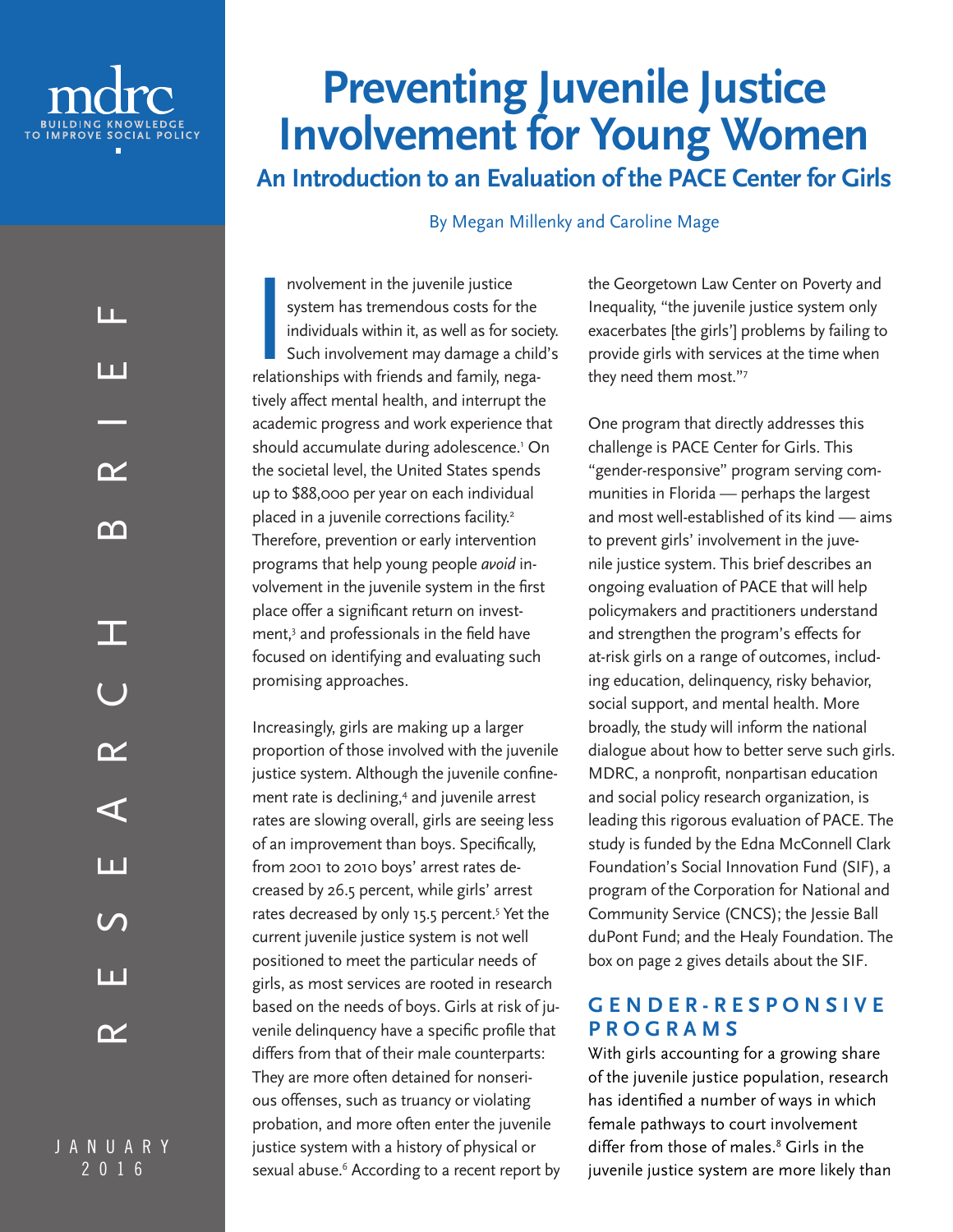### **THE EDNA MCCONNELL CLARK FOUNDATION SOCIAL INNOVATION FUND**

The Social Innovation Fund (SIF) — an initiative enacted under the Edward M. Kennedy Serve America Act — targets millions of dollars in public-private funds to expand effective solutions across three issue areas: economic opportunity, healthy futures, and youth development and school support. This work seeks to create a catalog of proven approaches that can be replicated in communities across the country. The SIF generates a 3:1 private-public match, sets a high standard for evidence, empowers communities to identify and drive solutions to address social problems, and creates an incentive for grant-making organizations to target funding more effectively to promising programs. Administered by the federal Corporation for National and Community Service (CNCS), the SIF is part of the government's broader agenda to redefine how evidence, innovation, service, and public-private cooperation can be used to tackle urgent social challenges.

The Edna McConnell Clark Foundation, in collaboration with MDRC and The Bridgespan Group, is leading a SIF project that aims to expand the pool of organizations with proven programs that can help low-income young people make the transition to productive adulthood. EMCF, with its partners MDRC and Bridgespan, chose PACE Center for Girls and 11 other programs to receive SIF grants. These organizations were selected through a competitive process based on prior evidence of impacts on economically disadvantaged young people, a track record of serving young people in communities of need, strong leadership and a potential for growth, and the financial and operational capabilities necessary to expand to a large scale.

> boys to have experienced certain risk factors, including sexual violence, extreme family conflict, and child maltreatment.9 Overall, girls have a greater incidence of depression than boys.10 Research indicates that girls and boys respond differently to trauma, and there is more of an association between traumatic stress and mental health problems among girls.<sup>11</sup>

> Gender-responsive prevention programs offer a promising way to address girls' unique needs.12 In this context, "gender-responsive" describes treatment approaches for women and girls,<sup>13</sup> based on the theory that the default approach is designed for boys and men.14 While "good gender-[responsive] services begin with good services" $15$  - meaning that they are part of a strong program, with a competent staff — they are distinctive in bringing an awareness of girls' particular development and gender-specific issues into the program. The box on page 3 presents their most important components.

In recognition of gender-responsive programming as an approach to better serve girls, federal policymakers have lent their support through a 1992 amendment to the Juvenile Justice and Delinquency Prevention Act, which provided funding for research and development of gender-responsive services.<sup>16</sup> In 2004, the U.S. Department of Justice's Office of Juvenile Justice and Delinquency Prevention (OJJDP) created a Girls Study Group to further the research base around programming for girls. More recently, OJJDP partnered with another national organization to create the National Girls Initiative, which provides training, technical assistance, and other resources to programs serving this population.17 And in 2015, OJJDP released a statement about its commitment to provide funding for research about girls in the juvenile justice system.<sup>18</sup> Thus, at the federal level, gender-responsive services are considered an important part of the service array. Similarly, the Florida State Legislature continues to value PACE Center for Girls' gender-respon-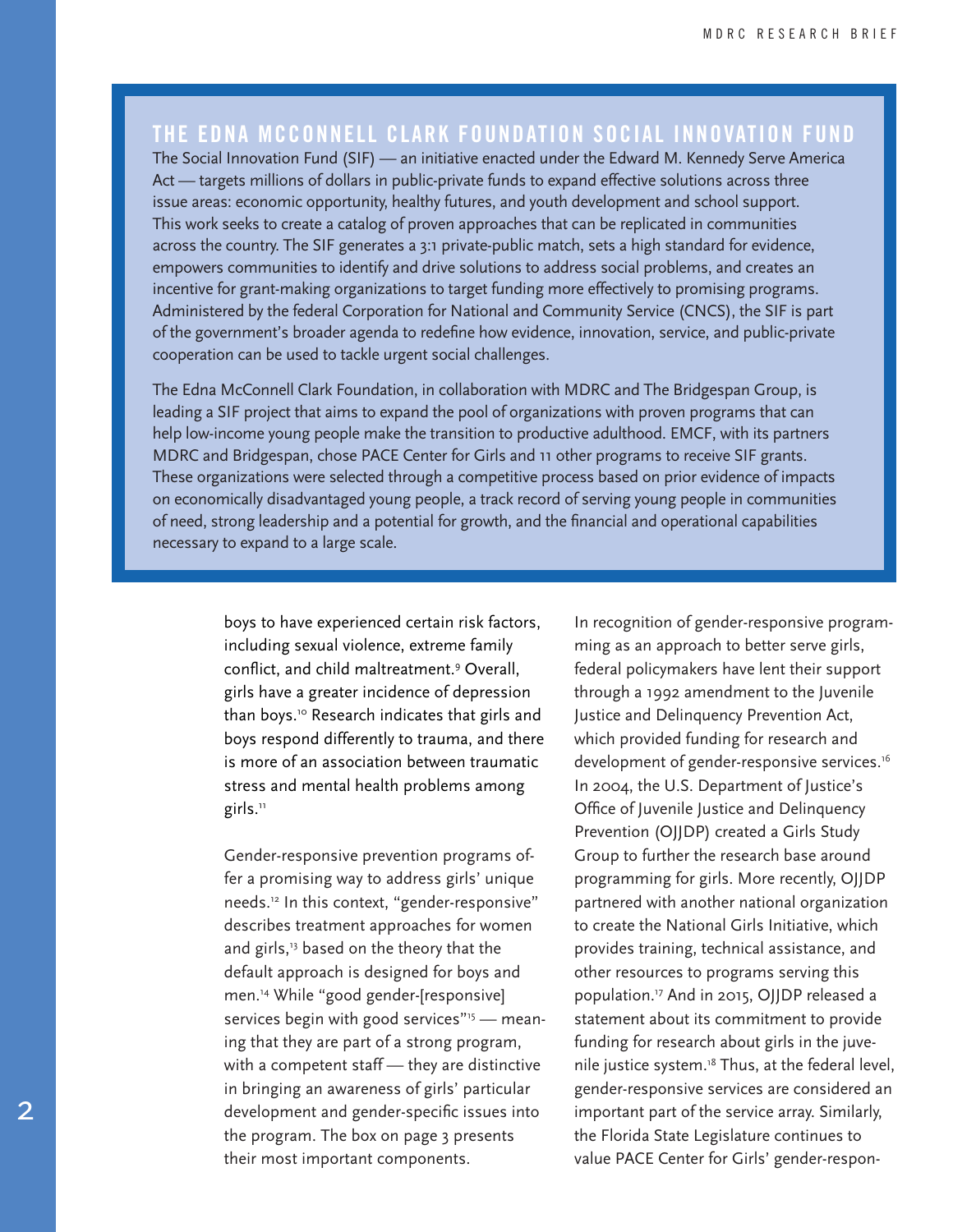#### **COMPONENTS OF GENDER-RESPONSIVE PROGRAMMING**

Experts believe that the following components are central to creating a gender-responsive environment:**\***

**Holistic approach to treatment.** Understanding the context in which girls and women exist and the multiple dimensions of their lives.

**Focus on high-quality relationships.** Acknowledging that positive development and change are aided by supportive relationships.

**Trauma-informed treatment.** Understanding past traumas in order to address current high-risk behaviors. Both social-emotional and academic challenges often stem from traumatic experiences.

**Strength-based approach.** Emphasizing the assets of each individual, rather than focusing on her deficits or problems to be solved.

**Emphasis on family.** Building the family's ability to provide nurturing, support, and guidance, with an awareness of family structures and complexities.

**Educational and vocational opportunities.** Responding to the academic and skill-building needs of girls to promote a successful transition to adulthood.

\* Bloom and Covington (2006).

sive prevention and early intervention programming. PACE's funding from the Florida Department of Juvenile Justice increased by more than 60 percent from 2010 to 2015.<sup>19</sup>

Rigorous research on gender-responsive programming is thin, however. The current literature is more robust in its description of concepts and principles than in its evaluation of data on program performance.<sup>20</sup> It is largely unknown how gender-responsive services are implemented and how similar genderresponsive programs are to one another. Further, little assessment of the effectiveness of these services exists; researchers have characterized the empirical literature in this area as "limited and inadequate"21 and "in its infancy."<sup>22</sup> The evaluation of PACE Center for Girls will answer foundational questions about the effectiveness and implementation of a gender-responsive program, helping practitioners and policymakers better understand, and possibly replicate, services to prevent girls' court involvement.

#### **PACE CENTER FOR GIRLS**

Founded in 1985 specifically to meet the needs of girls involved with the juvenile justice system, PACE Center for Girls operates 19 nonresidential program sites across the state of Florida. Applicants to this voluntary program are typically struggling academically and may have behavioral issues; PACE aims to get them back on track by providing services in a gender-responsive environment that develops their strengths and addresses their risk factors. (See the box on page 4 for details on the PACE program.) PACE centers run programs year-round, and girls attend classes daily during the usual school hours. Girls receive academic and extensive social services at the center for approximately one year and often return to schools in their communities to complete their education.<sup>23</sup>

Girls eligible for PACE are between the ages of 11 and 17 and exhibit such risk factors as exposure to abuse or violence, poor academic performance, truancy, risky sexual behavior, substance abuse, and other stressors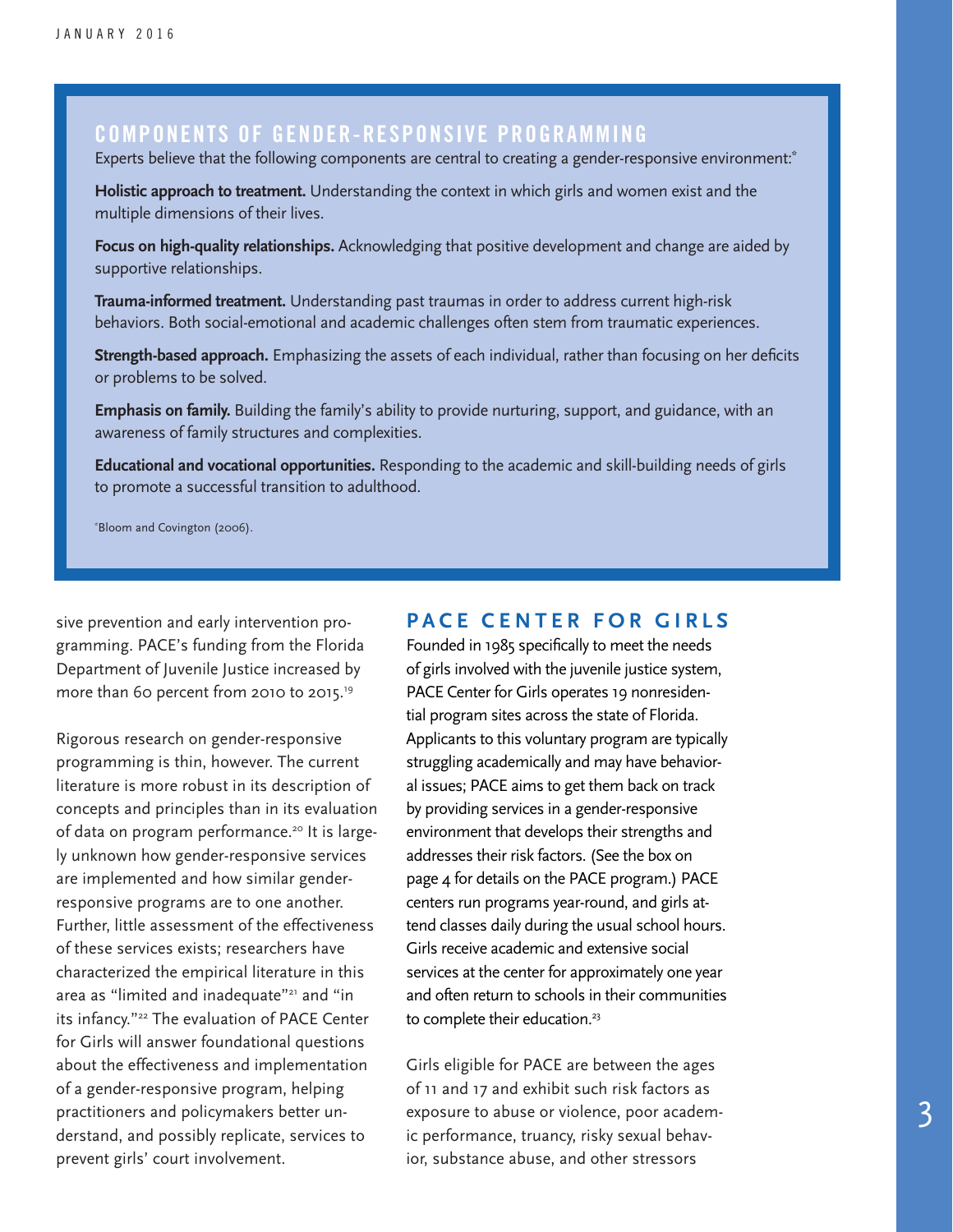### **PACE PROGRAM COMPONENTS**

**Academic services.** An average day at PACE is structured much as it is at a traditional middle school or high school. Girls circulate between classes, which usually include language arts, math, social studies, and science. Teachers play the additional role of academic adviser, meeting with girls every two weeks to develop and monitor progress on their individual plans, which identify short- and long-term academic goals for each girl. PACE centers also have the ability to serve girls with special needs — girls with an Individualized Education Program (IEP) — although their capacity to do so varies by the level of girls' needs and center staffing.

**Life skills curriculum.** Class sessions cover six domains believed to be essential for girls' healthy development: physical, emotional, intellectual, relational, sexual, and spiritual. Possible topics include healthy eating, pregnancy and pregnancy prevention, sexual health, body image, sexual identity, and stress management. In most centers, this curriculum is taught in a daily classroom setting.

**Individual assessment and care planning.** Early in a girl's time at PACE, a staff member uses a tool to assess her risk factors within multiple domains, including relationships, school, and mental health.\* During meetings with her counselor, the girl sets and reviews her own goals to increase her protective factors and reduce her risk factors. The full staff holds regular meetings to discuss each girl's progress on these identified goals.

**Individual and group counseling.** Counselors meet individually with girls at least every other week to discuss progress on social service goals

4

and provide referrals for additional supportive or therapeutic services. Girls may also meet with their counselors as additional needs or crises arise. Group sessions, run either by center staff members or by outside partners, range in topic from teen parenting to building leadership skills.

Parental engagement. During the first 30 days of a girl's time at PACE, her counselor conducts a home visit in order to better understand her circumstances and get to know her parent(s) or guardian(s). Thereafter, the counselor attempts to involve parents monthly in a variety of ways: meetings at the center, follow-up home visits, and telephone calls to share information about the girl's progress.

**Community service and work readiness.** Work readiness training can take a variety of forms, such as a separate class for vocational skills or instruction incorporated into the life skills curriculum. Girls take an assessment to identify possible careers and work with the PACE staff to develop plans for reaching their career goals. Girls engage in community service activities such as visiting nursing homes and writing letters to those serving overseas in the military.

**Transitional services.** Once a girl has moved on from PACE, either to her home school or to another appropriate placement, staff members provide follow-up services for one year. During this period, girls may receive referrals to other services in the community or crisis counseling, among other assistance.

\* Florida Department of Juvenile Justice (2012).

that may contribute to trauma and negative outcomes. Referrals come from a variety of sources, including school guidance counselors and juvenile probation officers, throughout the year. While academic problems result in many referrals, eligibility depends on the wide array of risk factors.<sup>24</sup> Upon a girl's application, staff members complete a thorough assessment in order to ensure that the

center has the capacity to meet her academic and social service needs and, if so, to develop a plan for her time at PACE.

Centers vary in size, serving 42 to 82 girls at any given time. Counselors meet with each girl at least every other week, and academic classes are small, with a maximum of 14 girls to one teacher. This small size allows staff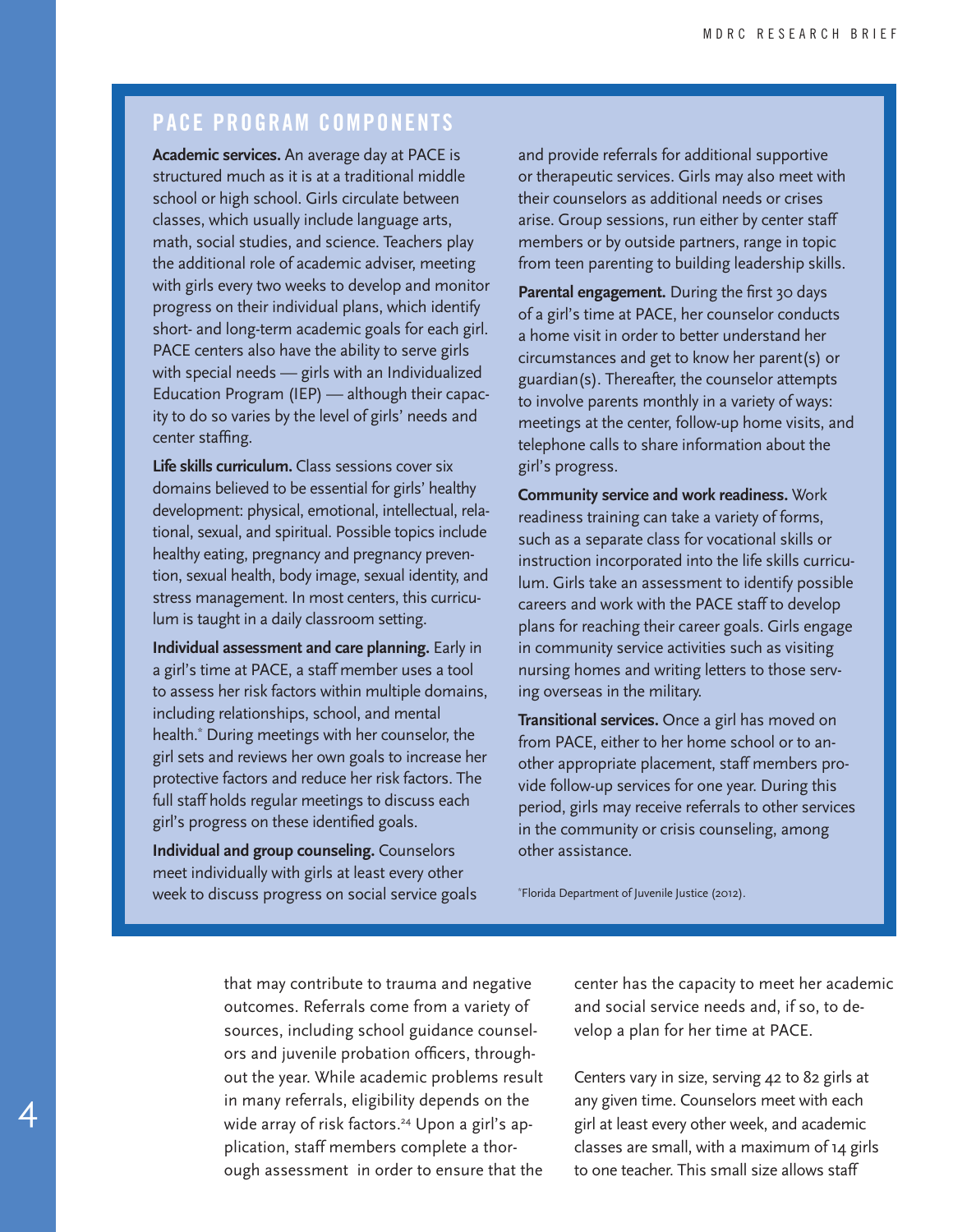members — both academic and social service — to give individual attention to the girls and build relationships, contributing to the girls' sense of safety and belonging while they are in attendance. PACE centers strive to create inclusive environments in which a variety of support services "wrap around" each girl, and penalties for risky or negative behaviors are not the default response. Staff members hold regular reviews to discuss each girl's care plan and progress, and may intervene, for example, by holding mediation sessions among girls experiencing conflict with the goal of fostering stronger relationships between peers. The box on page 6 presents one girl's reflections on her experiences at PACE.

While each center is run by an executive director and other managers, a central office provides key supportive services to all the centers. These include fundraising, finance, human resources, legal, training, technical assistance, and information technology services, among other functions. The central management team also advocates for resources and public policy at the state level and coordinates regular meetings of the program staff to allow for information sharing statewide.

PACE receives more than two-thirds of its funding through two sources, the Florida Department of Juvenile Justice (DJJ) and the state's educational system.<sup>25</sup> The juvenile justice funding supports the social services provided to each girl and her family, as well as facility expenses. This contribution from DJJ, an agency that primarily supports programs for young people who already have committed offenses, underscores the state- and federallevel belief that gender-responsive preventive programs such as PACE may indeed help girls avoid juvenile justice involvement later on. For academic services, the centers contract directly with the local school districts to receive per pupil funding to provide a full academic

school day.<sup>26</sup> Additional contributions come from federal and state grants and local public, corporate, and private grants. The centers meet any remaining operating expenses through local fundraising efforts, including targeting individual donors and holding special events.

#### **THE PACE EVALUATION**

In response to the growing need to prevent court involvement among girls, this study aims to provide evidence on the effectiveness of the well-established PACE program. Additionally, the study will supply much-needed detail on how gender-responsive services function in practice. The evaluation employs a random assignment design. Girls first must be deemed eligible for PACE using the program's existing application and screening process. They are then assigned at random either to a program group, whose members are offered PACE services, or to a control group, whose members receive referrals to other services in the community.

A random assignment design, a rigorous method of evaluation, can provide valid information about what difference — or impact — a program makes. Because the randomization process ensures that the program and control groups are similar at the time they enter the study, differences that emerge between the two groups over time can be attributed to the PACE program model. Thus, by tracking the two groups over an 18-month follow-up period, using a survey and government records, the evaluation will be able to assess whether the PACE program leads to improved outcomes for the girls who are eligible for the program, relative to other services. Key outcomes include academic progress, academic engagement, juvenile justice system involvement, relationships, mental health, and risky behavior (such as high-risk sexual activity and substance abuse). These results will help indicate to what extent PACE prevented *negative* outcomes and created *positive* opportunities for girls in and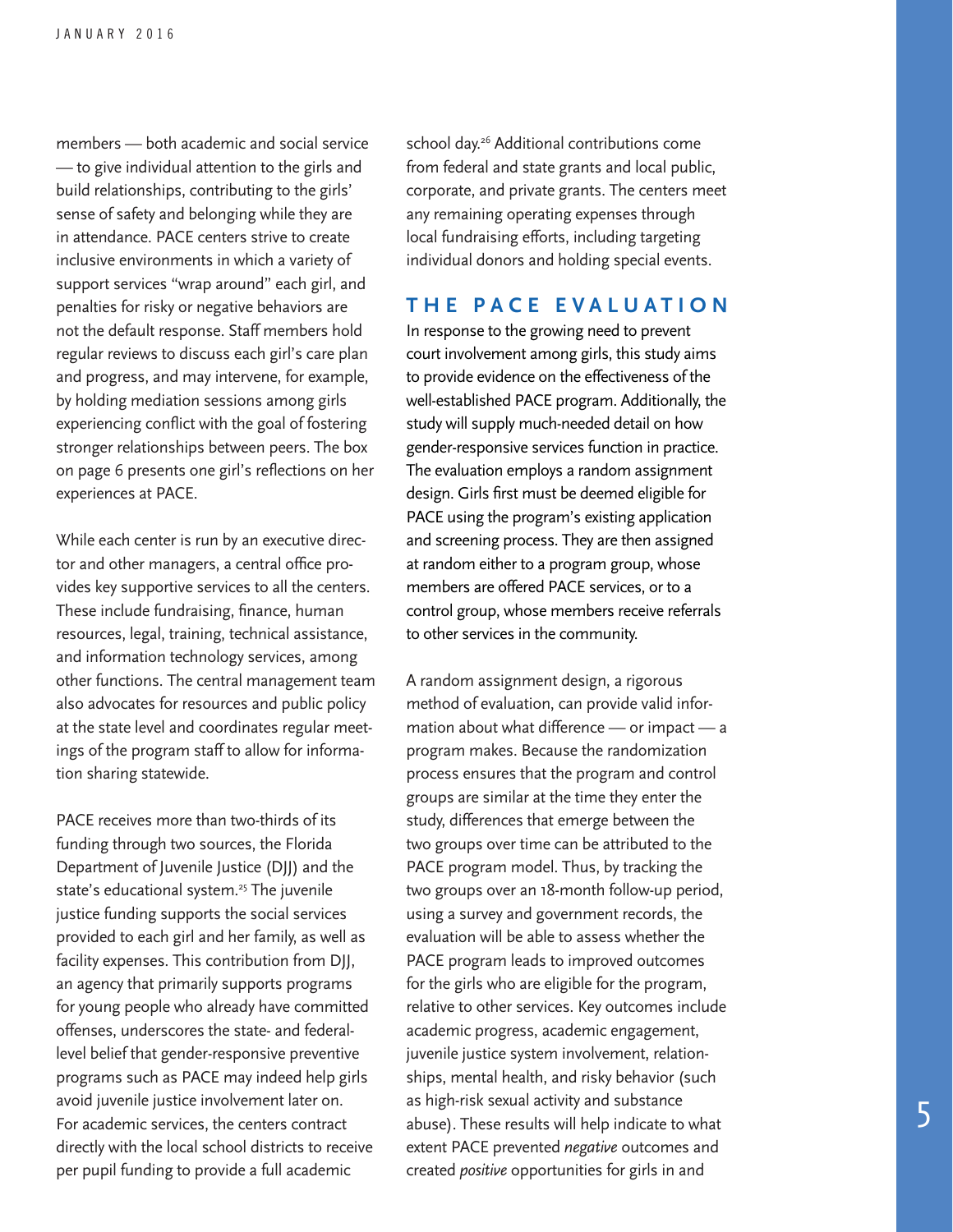#### **ONE GIRL'S EXPERIENCE AT PACE**

There is no typical PACE girl, but here is one girl's story: J, a 16-year-old expelled from her public high school for fighting with other students, learned about PACE from the school's vice principal. It was the only program she considered once she was expelled. Every day, her brother drives her to PACE and she takes two buses home in the afternoon; the return commute takes about an hour and a half.

J has found that the teachers provide a lot of assistance, and the classes are smaller than those at her prior school. She explains,

These teachers, they help you out more than regular teachers at other schools . . . [they] are nicer. They ask you if you need help, instead of you asking them. . . . [The teachers] give me the work, and it's hard, but they literally will help me find the answers . . . they will lead me to the answers and help me out.

On the social services side, J estimates that she meets with her counselor five times every week.

Whenever I have problems with other students, that's when I go straight to [my counselor] and I talk to her about it. . . . She helps me with all my problems. If I need help with work she'll find me a tutor, if I'm having trouble at home she'll talk to me about it.

One day, J had a conflict with another girl at the center, leading to a mediation session. Both girls and two counselors participated in the mediation, and each girl had a chance to tell her side of the story. This approach allowed the girls to resolve their conflict.

Although initially J was worried about going to an all-girls program, she has found the other girls supportive. The absence of boys has prevented conflict and allows for more focus during classes. When she overdosed due to her struggle with depression, her friends at PACE let her know how much she was missed while absent from the center.

I didn't come for three weeks because of something that was going on, because I OD'd. I was really depressed, and that's when my friend was like "we're here to talk. We're mad at you because you didn't talk to us, we're here for you, we want you to be successful in life and come to school every day. We don't want you to miss out on anything."

J says things are better for her since she came to PACE. She doesn't get into fights as much, and she no longer feels like the "bad child." She is closer to her family and makes an effort to have real conversations with her family members. J plans to go to a different public high school when she leaves PACE and aspires to attend college.

> out of school. This is vital information for policymakers and practitioners who are searching for ways to help young women and girls avoid any, or further, involvement in the juvenile justice system.

> To more fully understand the impact analysis results and PACE's particular model of genderresponsive services, the evaluation includes an extensive implementation analysis, as well as a cost-effectiveness analysis. The implementation analysis will present detailed information

about the services that PACE provides, how those services are delivered, and potential variations in program implementation related to local community context across the state. Data will be collected and analyzed from a number of sources, including visits to each center over several days to observe classrooms, interview staff members, and speak to enrolled girls; a program staff survey, which will provide information about staff roles and backgrounds and PACE's organizational culture; and PACE's comprehensive management information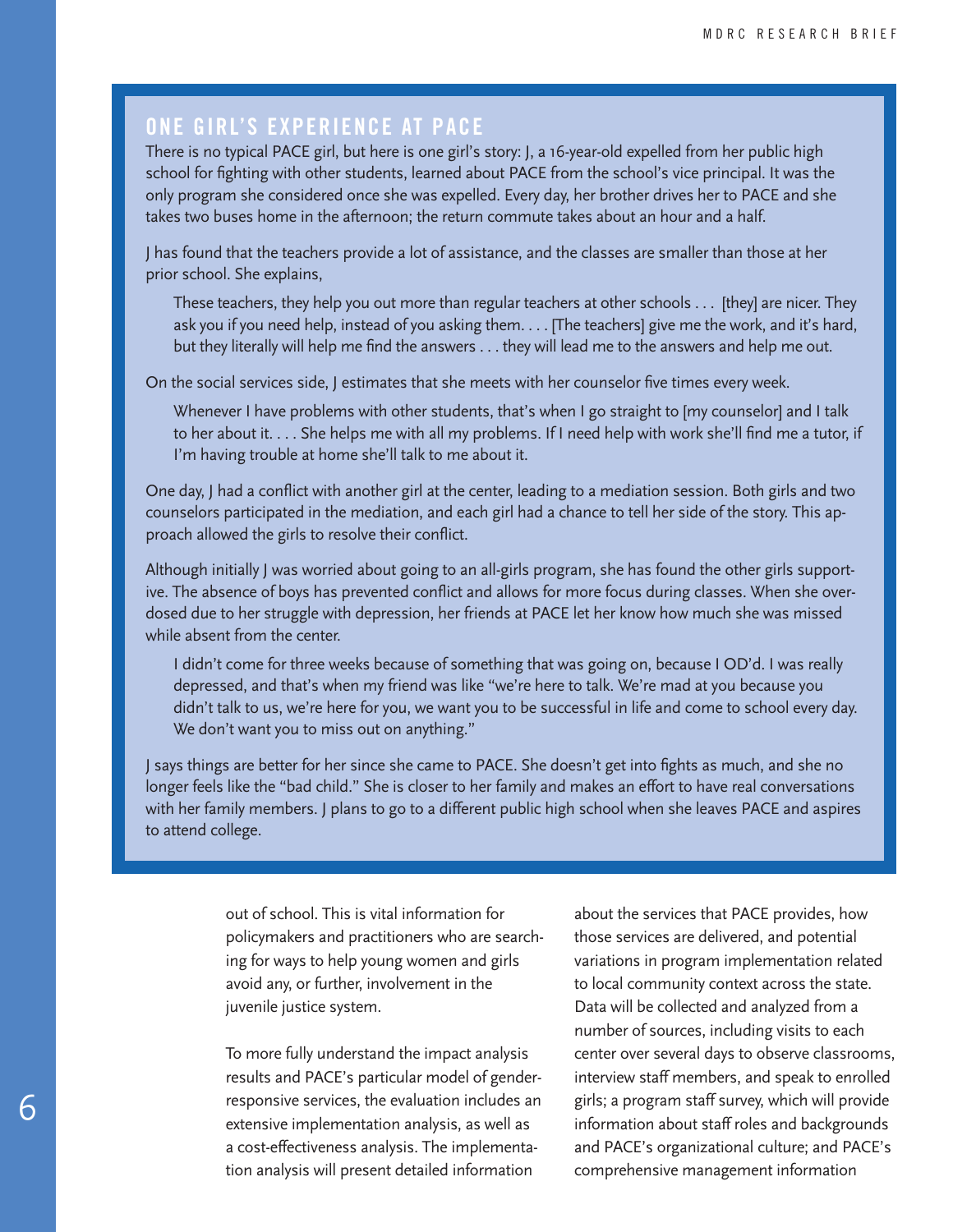system, which tracks program participation and service receipt.<sup>27</sup> Additionally, the implementation study will provide key information on the services available to girls in the control group, as well as information about the larger Florida context in which PACE operates. Finally, a costeffectiveness analysis will evaluate the costs of PACE in the context of its outcomes for girls.

#### **WHO IS IN THE STUDY?**

Fourteen centers throughout the state of Florida are participating in the evaluation.<sup>28</sup> Their locations represent the diversity of Florida in terms of level of population density, racial and ethnic makeup, and socioeconomic status. Among other local factors, each center must tailor its academic program to the specific requirements of its county-level school district or districts.

Following existing research that shows high rates of trauma, family problems, and academic challenges among girls involved with juvenile court, the study sample illustrates how PACE serves girls who are truly at risk for delinquency. Table 1 presents characteristics of the girls who enrolled in the study across the participating centers. The vast majority of girls are between 13 and 16 years of age, and about 11 percent are classified as special education students. About 45 percent of the sample are black, nearly 40 percent are white, and about 16 percent identify as Hispanic. More than three-quarters of the sample live in households with low or extremely low incomes.

Figure 1 shows some of the school-related experiences of the study sample members before they applied to PACE. More than three-quarters of the girls had reportedly failed one or more classes in the previous six months. Approximately half had been held back at least once in their school career, and around 39 percent had recently been expelled or suspended.

#### **TABLE 1. SELECTED CHARACTERISTICS OF STUDY PARTICIPANTS AT BASELINE**

| <b>CHARACTERISTIC (%)</b>                                             | <b>STUDY</b><br><b>PARTICIPANTS</b> |
|-----------------------------------------------------------------------|-------------------------------------|
| <b>AGE IN YEARS</b>                                                   |                                     |
| $11 - 12$                                                             | 8.5                                 |
| $13 - 14$                                                             | 32.5                                |
| $15 - 16$                                                             | 49.5                                |
| <b>17 OR OLDER</b>                                                    | 9.5                                 |
| RACE/ETHNICITY <sup>a</sup>                                           |                                     |
| <b>BLACK, NON-HISPANIC</b>                                            | 44.8                                |
| <b>HISPANIC</b>                                                       | 16.1                                |
| <b>WHITE. NON-HISPANIC</b>                                            | 38.3                                |
| <b>OTHER, NON-HISPANIC</b>                                            | 0.8                                 |
| SPECIAL EDUCATION/EXCEPTIONAL<br><b>STUDENT EDUCATION<sup>b</sup></b> | 11.1                                |
| HOUSEHOLD INCOME <sup>c</sup> (%)                                     |                                     |
| <b>EXTREMELY LOW OR VERY LOW</b>                                      | 41.4                                |
| <b>LOW</b>                                                            | 35.3                                |
| <b>OTHER</b>                                                          | 23.3                                |
| <b>SAMPLE SIZE</b>                                                    | 1,126                               |

SOURCE: PACE's management information system (MIS).

NOTES: Sample sizes for individual characteristics may fall short of full sample size ( $N = 1,126$ ) because of missing data.

 a The race/ethnicity categories shown here are mutually exclusive. b PACE uses the Florida Department of Education definition of

Exceptional Student Education (ESE), referring to programs for students with disabilities and gifted programs.

 c These categories refer to U.S. Department of Housing and Urban Development income limits. The Florida statewide income limits for a four-person household are as follows for FY 2014: extremely low, \$16,850; very low, \$28,050; low, \$44,900. Income limits vary by county and household size.

Figure 2 illustrates the nonacademic risk factors girls were facing at the time of enrollment in the study. Nearly 28 percent of the girls had been arrested at least once, and about the same percentage reported running away from home; 38 percent of the sample had a history of abuse or neglect; and 44 percent had been sexually active.<sup>29</sup> About  $64$  percent of girls in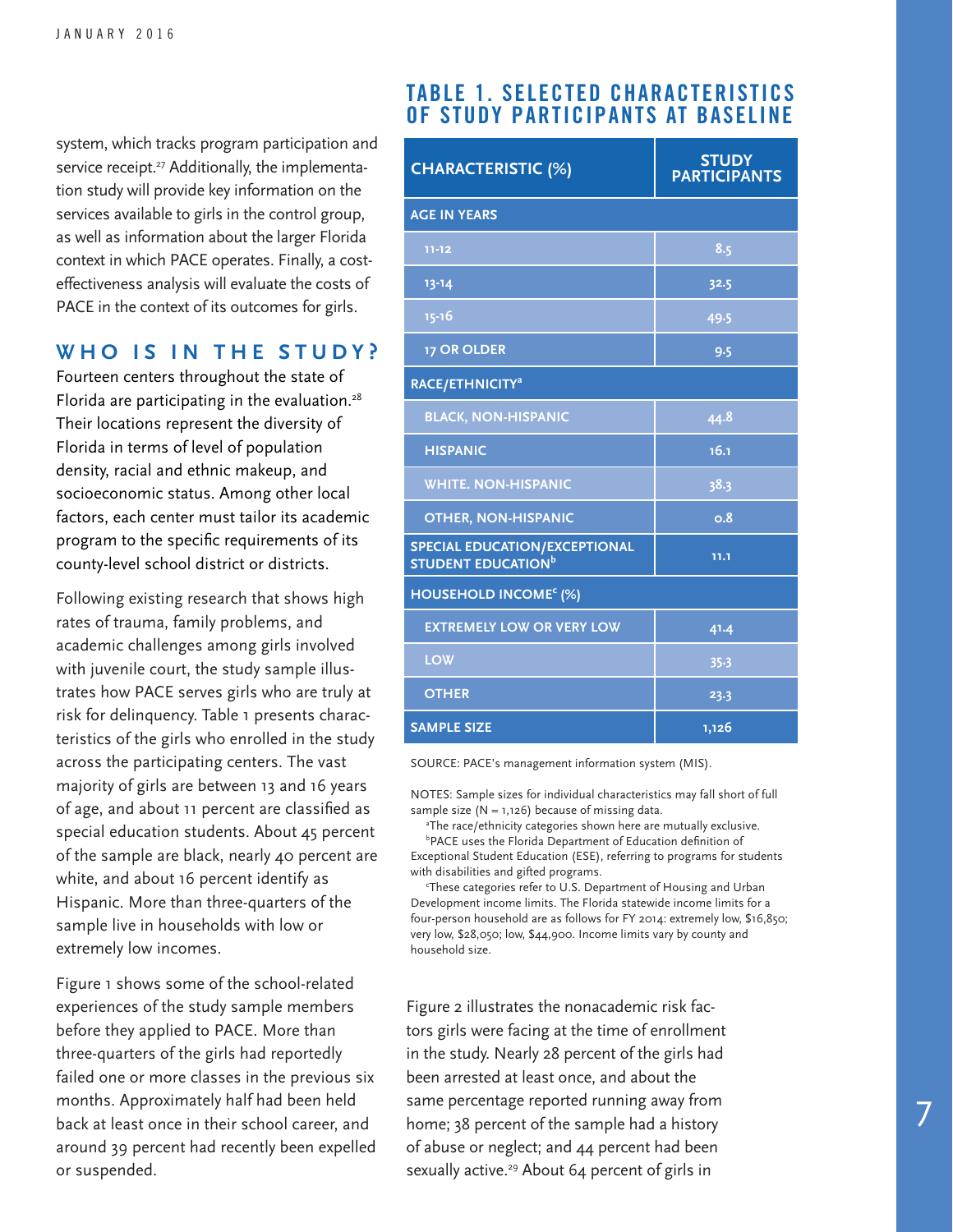

#### **FIGURE 1. SCHOOL ENGAGEMENT AT BASELINE**

SOURCE: PACE's management information system (MIS).

NOTES: Sample sizes for individual measures may fall short of full sample size  $(N = 1,126)$  because of missing data. a This information was gathered in two different ways during the random assignment period. For approximately half of the sample, it was defined as being currently expelled or suspended. For the other half of the sample, it referred to an expulsion or suspension in the most recent school term.

the study sample had a family member with a criminal history.30

#### **LOOKING FORWARD**

Although there is an overall decrease in girls' court involvement and incarceration, this decline is slower than it is for boys, and the juvenile justice system is not successfully serving girls. Girls enter the system for specific reasons, many of which are not addressed through traditional programming. There is a clear need for services that specifically target girls.

Both state and federal agencies have shown a commitment to gender-responsive approaches; however, research on their implementation and effectiveness is needed to help practitioners learn what works and use this knowledge to improve and expand such services. The evaluation of PACE Center for Girls will deliver reliable evidence about whether and how this gender-responsive program affects important outcomes such as school success, delinquency, relationships, and mental health.

Several upcoming publications will provide this evidence. An interim report to be released in 2017 will present the implementation research findings and preliminary impacts for early study enrollees. This report will offer an in-depth look at how PACE provides services and how those services vary across communities. A companion publication will focus on gender-responsive programming, contributing to the knowledge of what this looks like in practice. In 2018, a final report will present results for the full study sample for all measured outcomes and include the cost-effectiveness analysis. The impact findings will provide a rigorous assessment of PACE's effectiveness as a gender-responsive program for girls.

#### **NOTES**

- 1 Aizer and Doyle (2015).
- 2 Justice Policy Institute (2009).
- 3 Aos et al. (2004).
- 4 Annie E. Casey Foundation (2013).
- 5 Watson and Edelman (2012).
- 6 Zahn, Hawkins, Chiancone, and Whitworth (2008).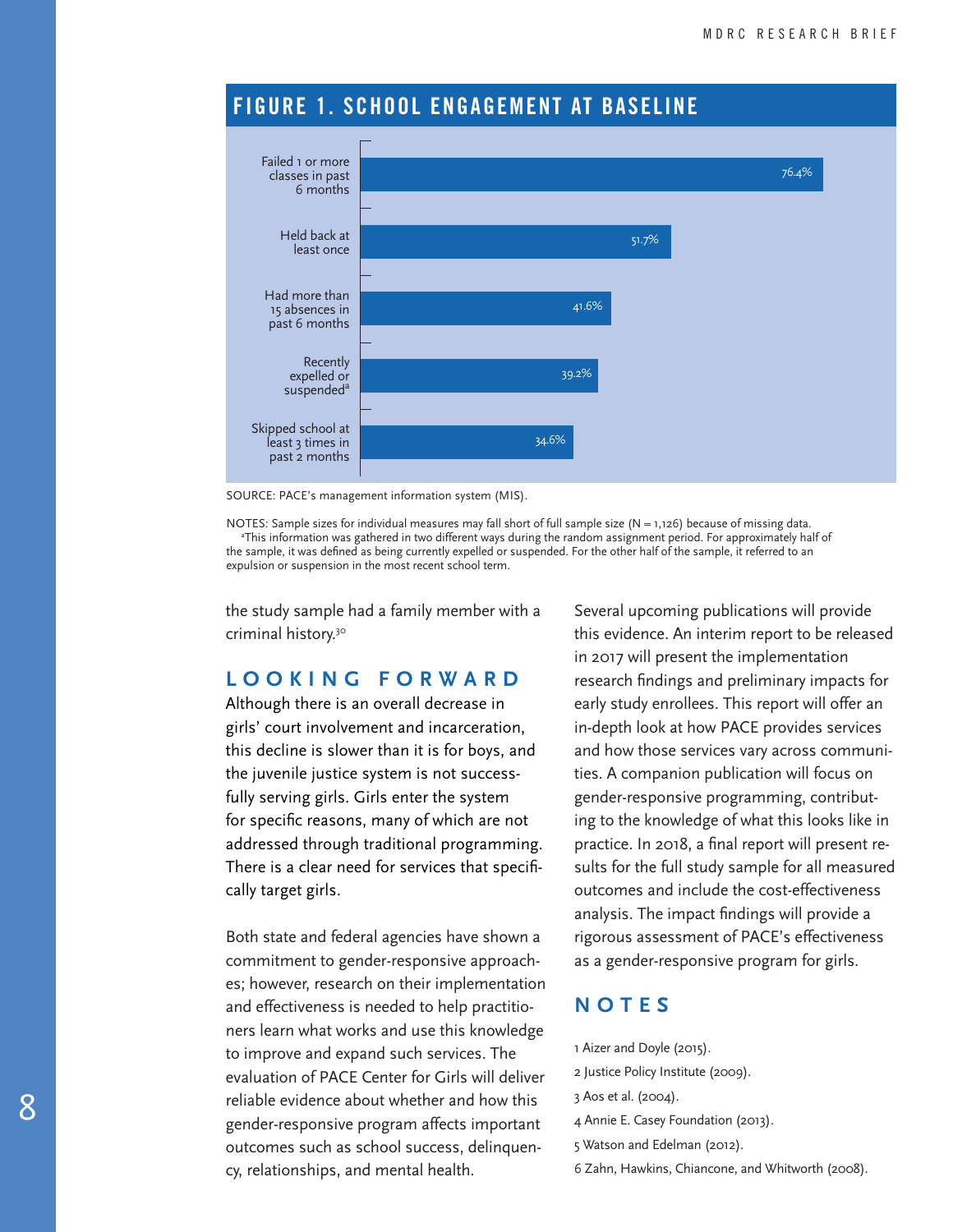

### **FIGURE 2. NONACADEMIC RISK FACTORS AT BASELINE**

#### SOURCE: PACE's management information system (MIS).

NOTES: Sample sizes for individual risk factors may fall short of full sample size (N = 1,126) because of missing data. a This information was gathered in two different ways during the random assignment period. For approximately half of the sample, this measure referred to a criminal record (including imprisonment, probation, parole, and house arrest) for a parent, guardian, or sibling of the sample member. For the other half of the sample, "family" included other members of the household as well.

 b This information was gathered in two different ways during the random assignment period. For about half of the sample, this measure referred only to documented instances of abuse or neglect. For the other half of the sample, the measure also included suspected incidents of abuse.

7 Watson and Edelman (2012), p. ii.

8 Cauffman (2008).

9 Bright and Jonson-Reid (2010b).

10 Kleinfeld (2009).

11 Zahn et al. (2010).

12 Office of Juvenile Justice and Delinquency Prevention (2015a).

13 Bloom and Covington (2006).

14 Zahn, Hawkins, Chiancone, and Whitworth (2008).

15 Maniglia (1998); see "Female Psychology and the Study of Difference."

16 Office of Juvenile Justice and Delinquency Prevention (2015c, 2015b).

17 National Crittenton Foundation (2015).

18 Office of Juvenile Justice and Delinquency Prevention (2015b).

19 PACE (2010); Office of the Governor of Florida (2015).

20 Hubbard and Matthews (2008).

21 Chesney-Lind, Morash, and Stevens (2008), p. 169.

22 Bright and Jonson-Reid (2010a).

23 In some cases, girls seek options other than returning to the public school they attended previously; for example, earning a high school equivalency diploma and gaining employment. In rare cases, PACE centers provide a high school diploma through the local school district.

24 In order to be eligible for PACE, a girl must display three out of five risk factors, as required by the Florida Department of Juvenile Justice (one of PACE's primary funders).

25 PACE (2014).

26 Specifics of these contracts vary by center. Contracts may provide for academic materials, part-time staff, or transportation, among other items.

27 The classroom observations use a validated observational tool, the CLASS-Secondary, which will allow comparisons across centers and with national averages (Allen et al., n.d.). Similarly, the staff survey includes a validated measure, the Organizational Social Context (Glisson, Green, and Williams, 2012).

28 Currently, there are 19 PACE centers operating throughout Florida. One remote location was not included in the evaluation due to ethical concerns about other services available in the community. Two centers have opened since the evaluation began and are working toward the more steady state of PACE services that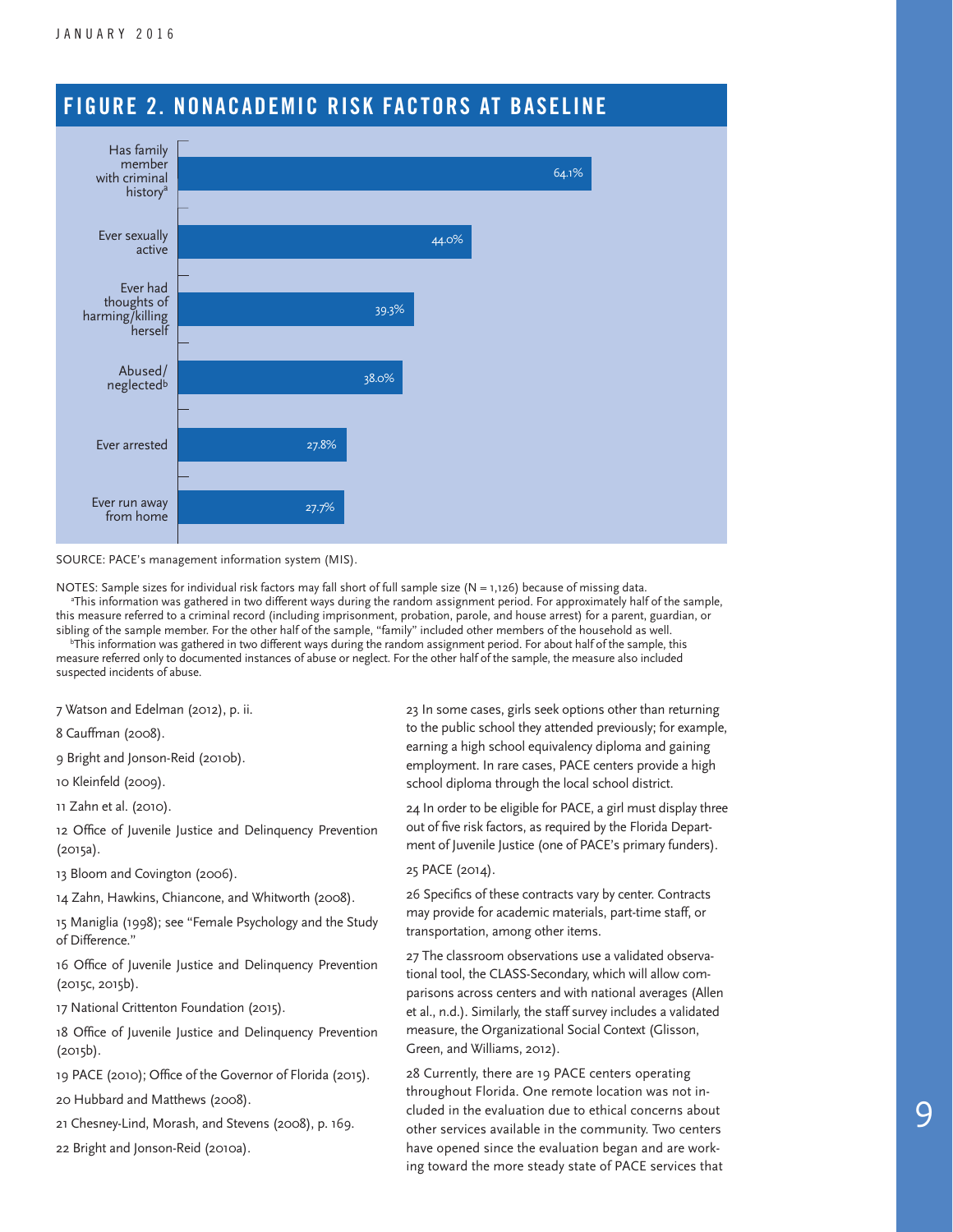the evaluation will measure. Two other centers were able to contribute to the evaluation only in a very lim ited way, due to low enrollment numbers throughout the random assignment period.

29 As a point of comparison, the Youth Risk Behavior Surveillance System national survey asks young people about sexual activity. In 2013, nationally 46.8 percent of high school females reported they had "ever had sexual in tercourse." The 2013 rate is slightly lower in Florida, where 39.6 percent of high school females reported ever having had sexual intercourse. The 2013 rate for middle school females is not available nationally or for the state of Florida (Kann et al., 2014). However, in Duval County, Florida, 9.6 percent of middle school females reported ever having had sexual intercourse (Florida Department of Health in Duval County and Duval County Public Schools, 2013).

30 A growing body of research indicates that children with incarcerated parents often experience trauma, family disruption, and the loss of their primary care giver, which can lead to financial hardship, residential instability, and an array of emotional and behavioral problems (Parke and Clarke-Stewart, 2001).

#### **REFERENCES**

Aizer, Anna, and Joseph J. Doyle Jr. 2015. "Juvenile Incar ceration, Human Capital, and Future Crime: Evidence from Randomly Assigned Judges." *Quarterly Journal of Economics* 130, 2: 759-803.

Allen, Joseph P., Anne Gregory, Amori Mikami, Janetta Lun, Bridget Hamre, and Robert C. Pianta. n.d. *Predicting Adolescent Achievement with the CLASS-S Observation Tool*. Research brief. Center for Advanced Study of Teach ing and Learning, University of Virginia Curry School of Education. Website: http://curry.virginia.edu/research/ centers/castl/projects/castl-research-briefs.

Annie E. Casey Foundation. 2013. *Youth Incarceration in the United States*. Infographic. Website: www.aecf.org/m/ resourcedoc/aecf-YouthIncarcerationInfographic-2013.pdf.

Aos, Steve, Roxanne Lieb, Jim Mayfield, Marna Miller, and Annie Pennucci. 2004. *Benefits and Costs of Prevention and Early Intervention Programs for Youth*. Olympia: Washing ton State Institute for Public Policy.

Bloom, Barbara E., and Stephanie S. Covington. 2006. "Gender-Responsive Treatment and Services in Correc tional Settings." *Women and Therapy* 29, 3/4: 9-33.

Bright, Charlotte Lyn, and Melissa Jonson-Reid. 2010a. "Onset of Juvenile Court Involvement: Exploring Gender-Specific Associations with Maltreatment and Poverty." *Children and Youth Services Review* 30, 8: 914-927.

Bright, Charlotte Lyn, and Melissa Jonson-Reid. 2010b. "Young Adult Outcomes of Juvenile Court–Involved Girls." *Journal of Social Service Research* 36, 2: 94-106.

Cauffman, Elizabeth. 2008. "Understanding the

Female Offender." *Future of Children* 18, 2: 119-142.

Chesney-Lind, Meda, Merry Morash, and Tia Stevens. 2008. "Girls' Troubles, Girls' Delinquency, and Gender Responsive Programming: A Review." *Australian and New Zealand Journal of Criminology* 4, 1: 162-189.

Florida Department of Health in Duval County and Duval County Public Schools. 2013. *Youth Risk Behavior Survey, Duval County Middle School Students 2013: Sexual Behavior*. Website: http://duval.floridahealth.gov/.

Florida Department of Juvenile Justice. 2012. "Prevention Assessment Tool." Website: www.djj.state.fl.us/partners/ our-approach/PACT/prevention-assessment-tool.

Glisson, Charles, Philip Green, and Nathaniel J. Williams. 2012. "Assessing the Organizational Social Context (OSC) of Child Welfare Systems: Implications for Research and Practice." *Child Abuse & Neglect* 36, 9: 621-632.

Hubbard, Dana Jones, and Betsy Matthews. 2008. "Rec onciling the Differences Between the 'Gender-Responsive' and 'What Works' Literatures to Improve Services for Girls." *Crime & Delinquency* 54, 2: 225-258.

Justice Policy Institute. 2009. *The Costs of Confinement: Why Good Juvenile Justice Policies Make Good Fiscal Sense*. Washington, D.C.: Justice Policy Institute.

Kann, Laura, Steve Kinchen, Shari L. Shanklin, Katherine H. Flint, Joseph Hawkins, William A. Harris, Richard Lowry, Emily O'Malley Olsen, Tim McManus, David Chyen, Lisa Whittle, Eboni Taylor, Zewditu Demissie, Nancy Brener, Jemekia Thornton, John Moore, and Stephanie Zaza. 2014. "Youth Risk Behavior Surveillance — United States, 2013." *Morbidity and Mortality Weekly Report* 63, 4: 1-168. Website: www.cdc.gov/mmwr.

Kleinfeld, Judith. 2009. "The State of American Boyhood." *Gender Issues* 26: 113-129.

Maniglia, Rebecca. 1998. "Juvenile Female Offenders: A Status of the States Report." Washington, DC: Office of Juvenile Justice and Delinquency Prevention, U.S. Depart ment of Justice. Website: www.ojjdp.gov/pubs/gender/.

National Crittenton Foundation. 2015. "National Girls Initiative." Website: www.nationalcrittenton.org/whatwe-do/national-girls-initiative/. Accessed December 16.

Office of Juvenile Justice and Delinquency Prevention. 2015a. "Girls and the Juvenile Justice System." Website: www.ojjdp. gov/policyguidance/girls-juvenile-justice-system/.

Office of Juvenile Justice and Delinquency Prevention. 2015b. "Girls' Delinquency." Website: www.ojjdp.gov/ programs/girlsdelinquency.html. Accessed December 16.

Office of Juvenile Justice and Delinquency Prevention. 2015c. "Legislation/JJDP Act *.*" Website: www.ojjdp.gov/ about/legislation.html. Accessed December 16.

Office of the Governor of Florida. 2015. "Governor Scott Increases Funding for PACE Center for Girls by \$2.1 Mil lion." Press release, July 27. Website: www.flgov.com.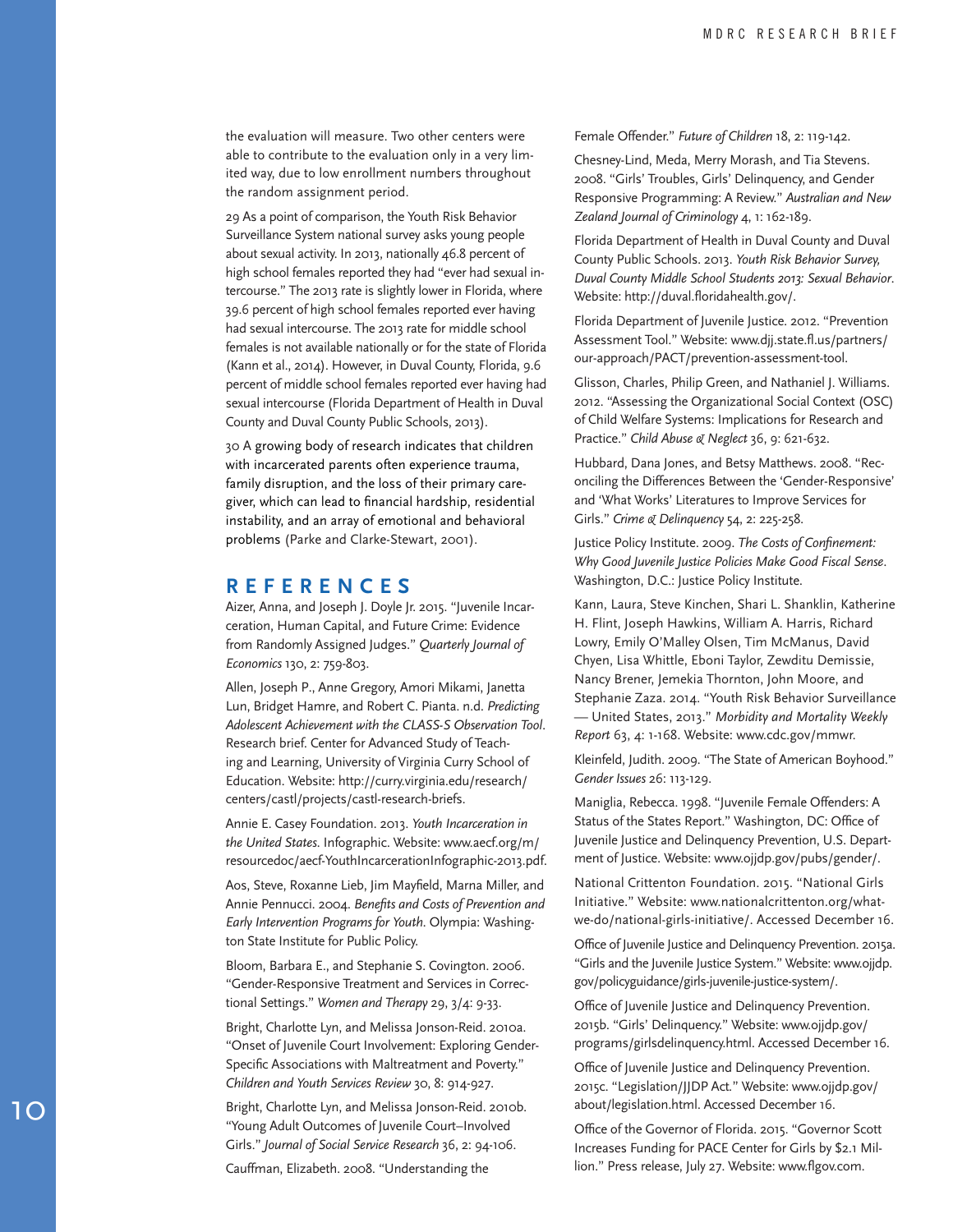PACE. 2010. *Celebrating the Past, Investing in the Future: Annual Report 2009/2010*. Jacksonville, FL: PACE Center for Girls. Website: www.pacecenter.org/resources.

PACE. 2014. *Seek Excellence: 2014 Annual Report*. Jacksonville, FL: PACE Center for Girls. Website: www. pacecenter.org/resources.

Parke, Ross D., and K. Alison Clarke-Stewart. 2001. "Effects of Parental Incarceration on Young Children." Paper presented at "From Prison to Home: The Effect of Incarceration on Children, Families, and Communities" conference, National Institutes of Health, Bethesda, MD, January 2002. Website: https://aspe.hhs.gov/sites/ default/files/pdf/74981/parke&stewart.pdf.

Watson, Liz, and Peter Edelman. 2012. *Improving the Juvenile Justice System for Girls: Lessons from the States*.

#### **ACKNOWLEDGMENTS**

This evaluation of PACE was made possible by a partnership with PACE Center for Girls and funding from the Edna McConnell Clark Foundation's Social Innovation Fund, the Jessie Ball duPont Fund, and the Healy Foundation. The authors would particularly like to thank the PACE staff for their consistent collaboration on the project, and Mary Marx, Shana Brodnax, and the entire PACE leadership team for their partnership. We also thank Dan Bloom, Robert Ivry, Melanie Skemer, Louisa Treskon, Gabriel Rhoads, John Hutchins, Farhana Hossain, and Charlotte Bright for their comments on the brief. Hannah Wagner, Lily Freedman, and Danielle Craig provided research assistance. Jennie Kaufman was our editor. Finally, we are grateful to the young people who agreed to participate in the research and who made this study possible.

This material is based upon work supported by the Social Innovation Fund, a program of the Corporation for National and Community Service (CNCS). The Edna McConnell Clark Foundation's Social Innovation Fund includes support from CNCS and 15 private co-investors: The Edna McConnell Clark Foundation, The Annie E. Casey Foundation, The Duke Endowment, The William and Flora Hewlett Foundation, The JPB Foundation, George Kaiser Family Foundation, The Kresge Foundation, Open Society Foundations, The Penzance Foundation, The Samberg Family Foundation, The Charles and Lynn Schusterman Family Foundation, The Starr Foundation, Tipping Point Community, The Wallace Foundation, and the Weingart Foundation.

Washington, DC: Georgetown Center on Poverty, Inequality and Public Policy.

Zahn, Margaret A., Robert Agnew, Diana Fishbein, Shari Miller, Donna-Marie Winn, Gayle Dakoff, Candace Kruttschnitt, Peggy Giordano, Denise C. Gottfredson, Allison A. Payne, Barry C. Feld, and Meda Chesney-Lind. 2010. *Causes and Correlates of Girls' Delinquency*. Washington, DC: Office of Juvenile Justice and Delinquency Prevention, U.S. Department of Justice.

Zahn, Margaret A., Stephanie R. Hawkins, Janet Chiancone, and Ariel Whitworth. 2008. *The Girls Study Group — Charting the Way to Delinquency Prevention for Girls*. Washington, DC: Office of Juvenile Justice and Delinquency Prevention, U.S. Department of Justice.

Dissemination of MDRC publications is supported by the following funders that help finance MDRC's public policy outreach and expanding efforts to communicate the results and implications of our work to policymakers, practitioners, and others: The Annie E. Casey Foundation, Charles and Lynn Schusterman Family Foundation, The Edna McConnell Clark Foundation, Ford Foundation, The George Gund Foundation, Daniel and Corinne Goldman, The Harry and Jeanette Weinberg Foundation, Inc., The JBP Foundation, The Joyce Foundation, The Kresge Foundation, Laura and John Arnold Foundation, Sandler Foundation, and The Starr Foundation.

In addition, earnings from the MDRC Endowment help sustain our dissemination efforts. Contributors to the MDRC Endowment include Alcoa Foundation, The Ambrose Monell Foundation, Anheuser-Busch Foundation, Bristol-Myers Squibb Foundation, Charles Stewart Mott Foundation, Ford Foundation, The George Gund Foundation, The Grable Foundation, The Lizabeth and Frank Newman Charitable Foundation, The New York Times Company Foundation, Jan Nicholson, Paul H. O'Neill Charitable Foundation, John S. Reed, Sandler Foundation, and The Stupski Family Fund, as well as other individual contributors.

The findings and conclusions in this report do not necessarily represent the official positions or policies of the funders.

For information about MDRC and copies of our publications, see our website: www.mdrc.org. Copyright © 2016 by MDRC®. All rights reserved.